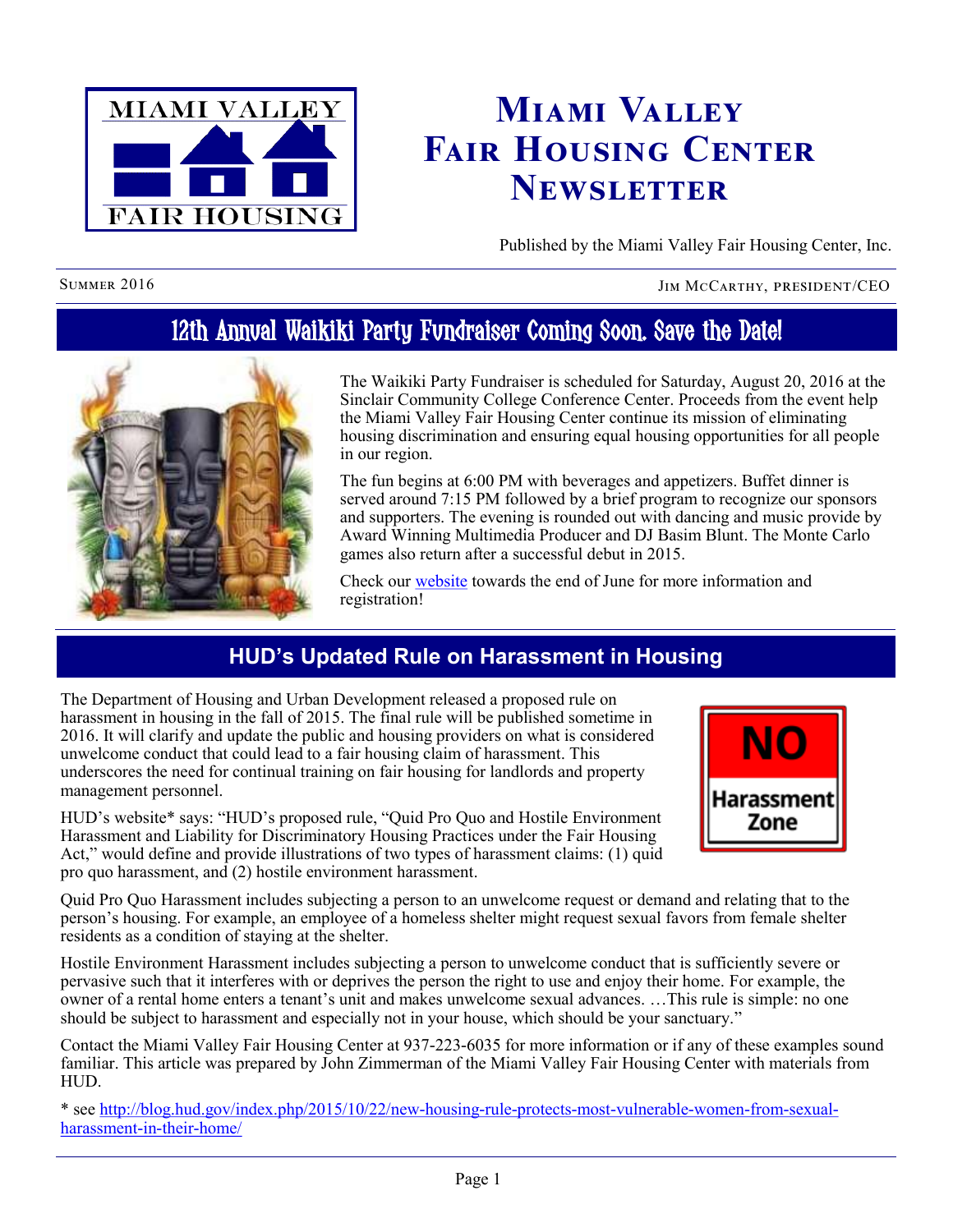## **Common Questions About Familial Status**

## **What does the phrase "familial status" mean?**

"Familial status" means the presence of children under 18 in the household. This includes pregnant women and persons in the process of adopting or securing custody of a child/children. Children include foster children and grandchildren as long as the person has legal custody or written permission.

**What actions does the law prohibit?**

| Join the Fair Housing Center today.<br>We can overcome with your help!<br>Most contributions to MVFHC are tax deductible.<br>Check with your tax professional.<br>Name<br>Company/Organization (if applicable)<br>Address |                                 | The law prohibits actions such as denying housing, limiting access<br>to housing, discouraging home seekers, or creating different rules,<br>fees or standards because the family has or is expecting a child/<br>children.<br>Does this mean that a landlord must rent to or cannot evict<br>any household with children?<br>No. A housing provider has the right to refuse rental applications<br>or evict tenants based on objective criteria, such as credit history<br>or bad tenant history. A housing provider should establish<br>qualification standards and apply them equally to each household,<br>whether or not it has children. |                                                                  |     |                                                                                                                                                                                                                            |
|---------------------------------------------------------------------------------------------------------------------------------------------------------------------------------------------------------------------------|---------------------------------|------------------------------------------------------------------------------------------------------------------------------------------------------------------------------------------------------------------------------------------------------------------------------------------------------------------------------------------------------------------------------------------------------------------------------------------------------------------------------------------------------------------------------------------------------------------------------------------------------------------------------------------------|------------------------------------------------------------------|-----|----------------------------------------------------------------------------------------------------------------------------------------------------------------------------------------------------------------------------|
|                                                                                                                                                                                                                           |                                 |                                                                                                                                                                                                                                                                                                                                                                                                                                                                                                                                                                                                                                                | State<br>City                                                    | Zip | May a landlord make rules about how children should<br>behave?                                                                                                                                                             |
|                                                                                                                                                                                                                           |                                 |                                                                                                                                                                                                                                                                                                                                                                                                                                                                                                                                                                                                                                                | Phone                                                            |     | Reasonable rules are appropriate. Here are some general<br>guidelines:                                                                                                                                                     |
|                                                                                                                                                                                                                           |                                 |                                                                                                                                                                                                                                                                                                                                                                                                                                                                                                                                                                                                                                                | Email address<br><b>Individual Annual Memberships</b><br>\$20.00 |     | Rules should apply to all tenants and not just children. Rules<br>should address behavior, not status, and should not be so<br>restrictive that families with children do not get equal use and<br>benefit of the housing. |
| Silver Life Membership                                                                                                                                                                                                    | \$50.00<br>\$100.00<br>\$500.00 | May a landlord decide which units are better for families with<br>children?                                                                                                                                                                                                                                                                                                                                                                                                                                                                                                                                                                    |                                                                  |     |                                                                                                                                                                                                                            |
|                                                                                                                                                                                                                           | \$1,000.00                      | No. Landlords must give applicants objective information about<br>what units are available and allow applicants to determine which<br>unit is suitable for their household.                                                                                                                                                                                                                                                                                                                                                                                                                                                                    |                                                                  |     |                                                                                                                                                                                                                            |
| <b>Organizational Annual Memberships</b><br>(based on organizations annual budget)                                                                                                                                        |                                 | For more information on fair housing laws, go to                                                                                                                                                                                                                                                                                                                                                                                                                                                                                                                                                                                               |                                                                  |     |                                                                                                                                                                                                                            |
|                                                                                                                                                                                                                           | \$100.00                        | www.mvfairhousing.com                                                                                                                                                                                                                                                                                                                                                                                                                                                                                                                                                                                                                          |                                                                  |     |                                                                                                                                                                                                                            |
|                                                                                                                                                                                                                           | \$100.00                        | MVFHC's Fair Housing Month Event held April 9, 2016 at the Sinclair                                                                                                                                                                                                                                                                                                                                                                                                                                                                                                                                                                            |                                                                  |     |                                                                                                                                                                                                                            |
|                                                                                                                                                                                                                           | \$200.00                        | <b>Community College Conference Center</b>                                                                                                                                                                                                                                                                                                                                                                                                                                                                                                                                                                                                     |                                                                  |     |                                                                                                                                                                                                                            |
|                                                                                                                                                                                                                           | \$300.00<br>\$400.00            |                                                                                                                                                                                                                                                                                                                                                                                                                                                                                                                                                                                                                                                |                                                                  |     |                                                                                                                                                                                                                            |
|                                                                                                                                                                                                                           | \$500.00                        |                                                                                                                                                                                                                                                                                                                                                                                                                                                                                                                                                                                                                                                |                                                                  |     |                                                                                                                                                                                                                            |
| □ New Member                                                                                                                                                                                                              | Renewal                         |                                                                                                                                                                                                                                                                                                                                                                                                                                                                                                                                                                                                                                                |                                                                  |     |                                                                                                                                                                                                                            |
| Make checks payable to:<br>Miami Valley Fair Housing Center, Inc.                                                                                                                                                         |                                 |                                                                                                                                                                                                                                                                                                                                                                                                                                                                                                                                                                                                                                                |                                                                  |     |                                                                                                                                                                                                                            |
| <b>MIAMI VALLEY</b>                                                                                                                                                                                                       |                                 |                                                                                                                                                                                                                                                                                                                                                                                                                                                                                                                                                                                                                                                |                                                                  |     |                                                                                                                                                                                                                            |
| <b>FAIR HOUSING</b>                                                                                                                                                                                                       |                                 |                                                                                                                                                                                                                                                                                                                                                                                                                                                                                                                                                                                                                                                |                                                                  |     |                                                                                                                                                                                                                            |
| 505 Riverside Drive                                                                                                                                                                                                       |                                 |                                                                                                                                                                                                                                                                                                                                                                                                                                                                                                                                                                                                                                                |                                                                  |     |                                                                                                                                                                                                                            |
| Dayton, OH 45405-4619                                                                                                                                                                                                     |                                 |                                                                                                                                                                                                                                                                                                                                                                                                                                                                                                                                                                                                                                                |                                                                  |     |                                                                                                                                                                                                                            |
| 937-223-6035                                                                                                                                                                                                              | www.mvfairhousing.com           |                                                                                                                                                                                                                                                                                                                                                                                                                                                                                                                                                                                                                                                |                                                                  |     |                                                                                                                                                                                                                            |
|                                                                                                                                                                                                                           |                                 |                                                                                                                                                                                                                                                                                                                                                                                                                                                                                                                                                                                                                                                |                                                                  |     |                                                                                                                                                                                                                            |